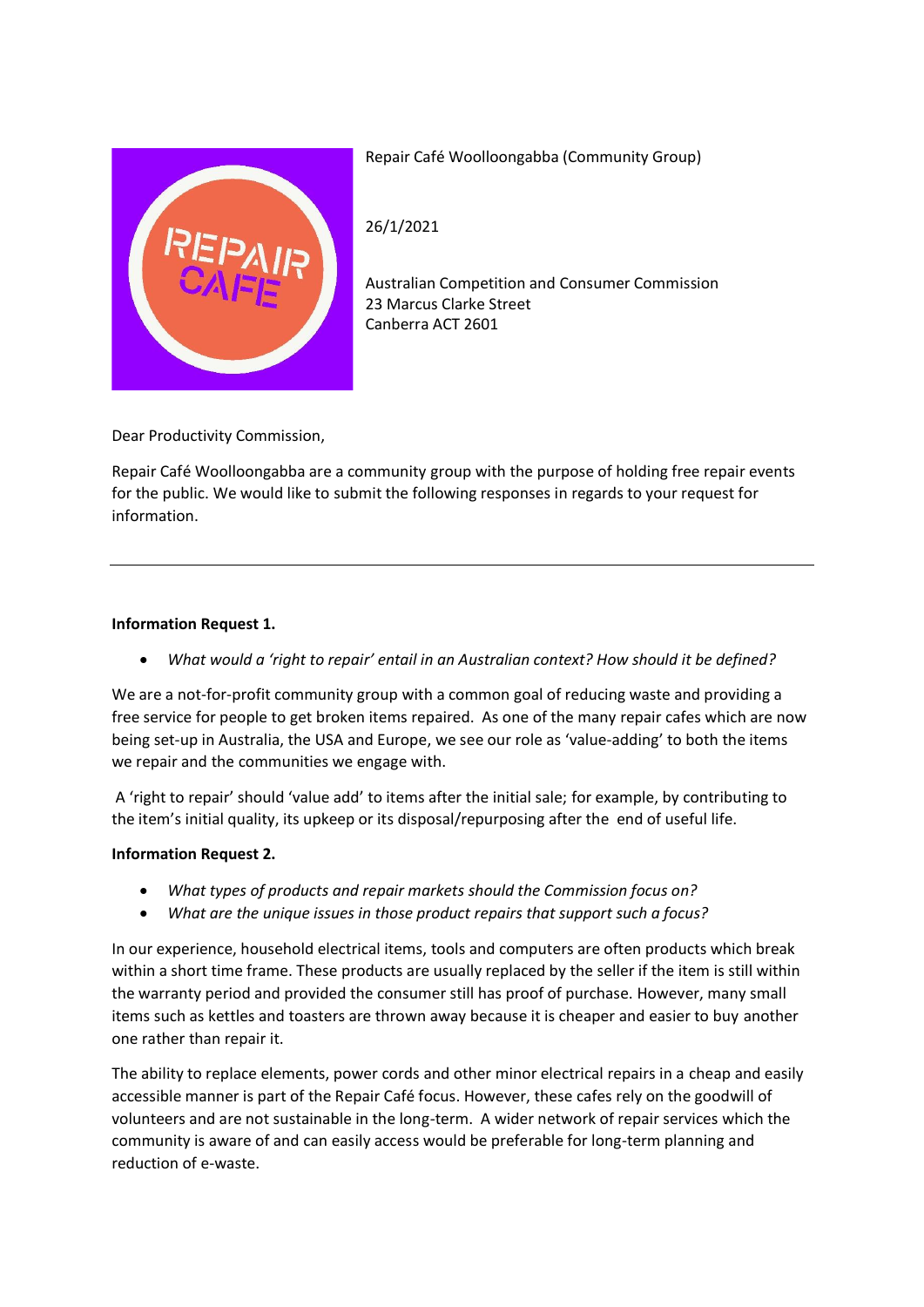### **Information request 3.**

*a) Do the consumer guarantees under the ACL provide adequate access to repair remedies for defective goods? If not, what changes could be made?*

It is often difficult for consumers to find out about the viability of repair. Many companies require the product to be sent to them which creates time delays and cost to consumers. These costs often deter consumers from enforcing warranties. Repair Cafes enable people to access information about viability of repairs even if this means we eventually tell them:

- it can't be repaired because there is some part of the item that is irreparably broken
- Can be repaired, but can't be restored to its original condition
- It can't be repaired with the tools and expertise we have available but could be taken to the original equipment manufacturer (OEM) or independent repairers.

There is a need for information about the viability of repairs to be provided for consumers in a costnegative and easily accessible manner.

*d) Are consumers sufficiently aware of the remedies that are available to them, including the option to repair faulty products, under the ACL's consumer guarantees?*

Consumers are generally unaware of their legal rights under ACL consumer guarantees. Requirements such as registering the product purchase online to activate the warranty deters people (or they simply forget). The wording of warranties is also a barrier as many people 'turn off' reading anything which they think looks 'legal'. A legislated 'general warranty' which covers all products and does not require any actions by the consumer after purchase would assist consumers.

In addition, simplifying the format and wording of warranties would be beneficial. The use of Plain English would improve consumer understanding of warranties (in a similar manner to previously legislated changes to insurance and real-estate contracts).

## *If not, would more information and education be a cost-effective measure to assist consumers?*

There is already a wealth of consumer information available online and through government departments and community legal services. However, as with many other legal issues, most people are unaware of this information or can't access it for a variety of reasons (literacy issues, internet access etc). An education program such as TV advertisements would possibly be helpful but there are many other issues competing for advertising attention.

A more long-lasting solution would be to remove the requirement for individual consumers to take action and place a heavier onus on manufacturers to produce quality, long-lasting goods with easy access to repair services.